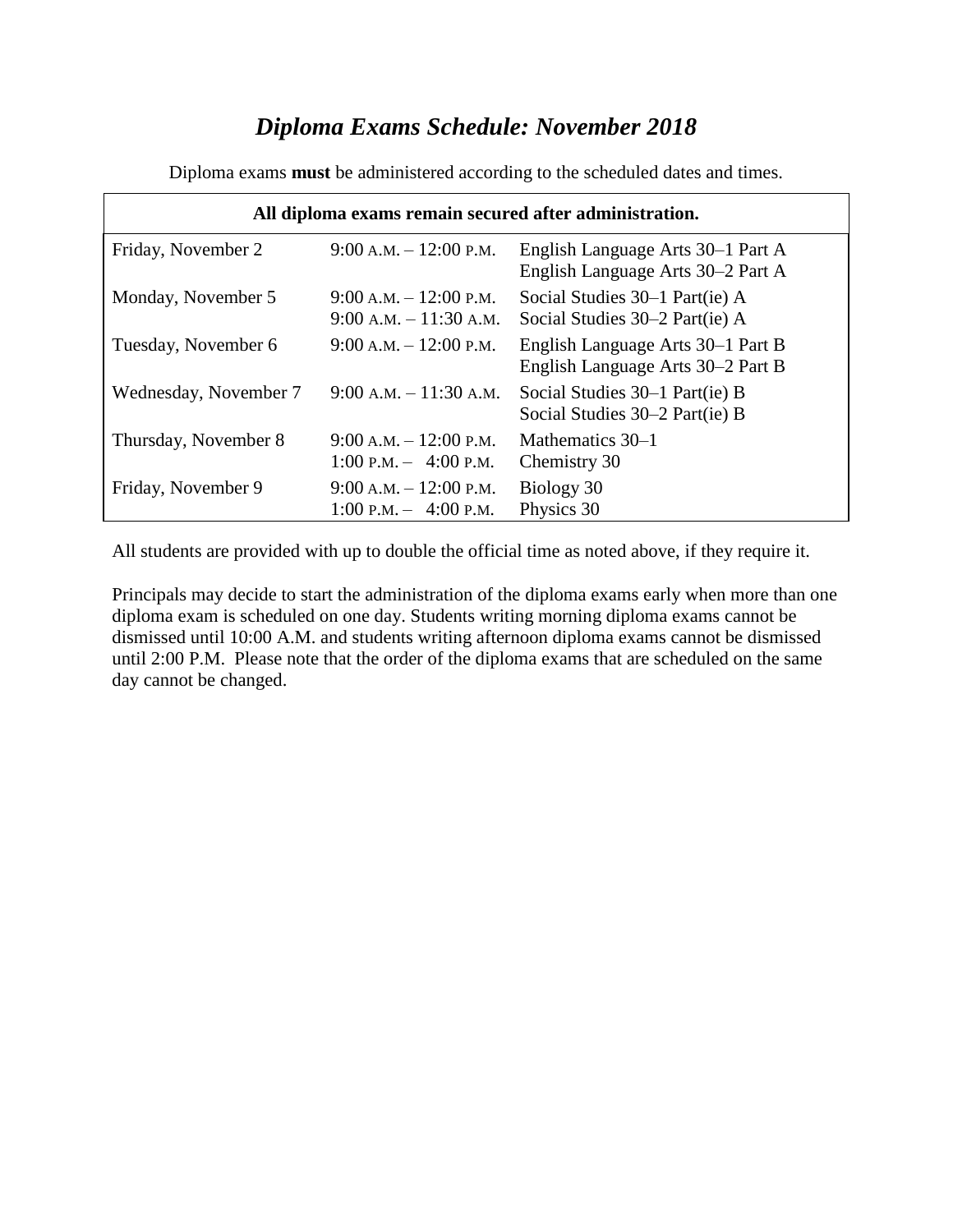### *Diploma Exams Schedule: January 2019*

| All diploma exams, except those that are asterisked, remain secured after administration. |                                                        |                                                                           |  |
|-------------------------------------------------------------------------------------------|--------------------------------------------------------|---------------------------------------------------------------------------|--|
| Monday, January 14                                                                        | $9:00$ A.M. $-12:00$ P.M.                              | English Language Arts 30–1 Part A*<br>English Language Arts 30–2 Part A*  |  |
| Tuesday, January 15                                                                       | $9:00$ A.M. $-12:00$ P.M.<br>$9:00$ A.M. $-11:30$ A.M. | Social Studies $30-1$ Part(ie) A*<br>Social Studies $30-2$ Part(ie) $A^*$ |  |
| Wednesday, January 16                                                                     | $9:00$ A.M. $-12:00$ P.M.                              | Français 30–1 Partie A<br>French Language Arts 30–1 Part A*               |  |
| Tuesday, January 22                                                                       | $9:00 A.M. - 12:00 P.M.$                               | Français 30–1 Partie B<br>French Language Arts 30–1 Part B                |  |
| Wednesday, January 23                                                                     | $9:00$ A.M. $-12:00$ P.M.                              | Mathematics 30-1<br>Mathematics 30-2                                      |  |
| Thursday, January 24                                                                      | $9:00$ A.M. $-12:00$ P.M.                              | English Language Arts 30–1 Part B<br>English Language Arts 30–2 Part B    |  |
| Friday, January 25                                                                        | $9:00$ A.M. $-11:30$ A.M.                              | Social Studies 30–1 Part(ie) B<br>Social Studies 30–2 Part(ie) B          |  |
| Monday, January 28                                                                        | $9:00$ A.M. $-12:00$ P.M.                              | Biology 30                                                                |  |
| Tuesday, January 29                                                                       | $9:00$ A.M. $-12:00$ P.M.                              | Chemistry 30                                                              |  |
| Wednesday, January 30                                                                     | $9:00 A.M. - 12:00 P.M.$                               | Physics 30                                                                |  |
|                                                                                           | $1:00$ P.M. $-4:00$ P.M.                               | Science 30**                                                              |  |

Diploma exams **must** be administered according to the scheduled dates and times.

\*\* *sciences 30* in French is administered in January, June and August 2019

All students are provided with up to double the official time as noted above, if they require it.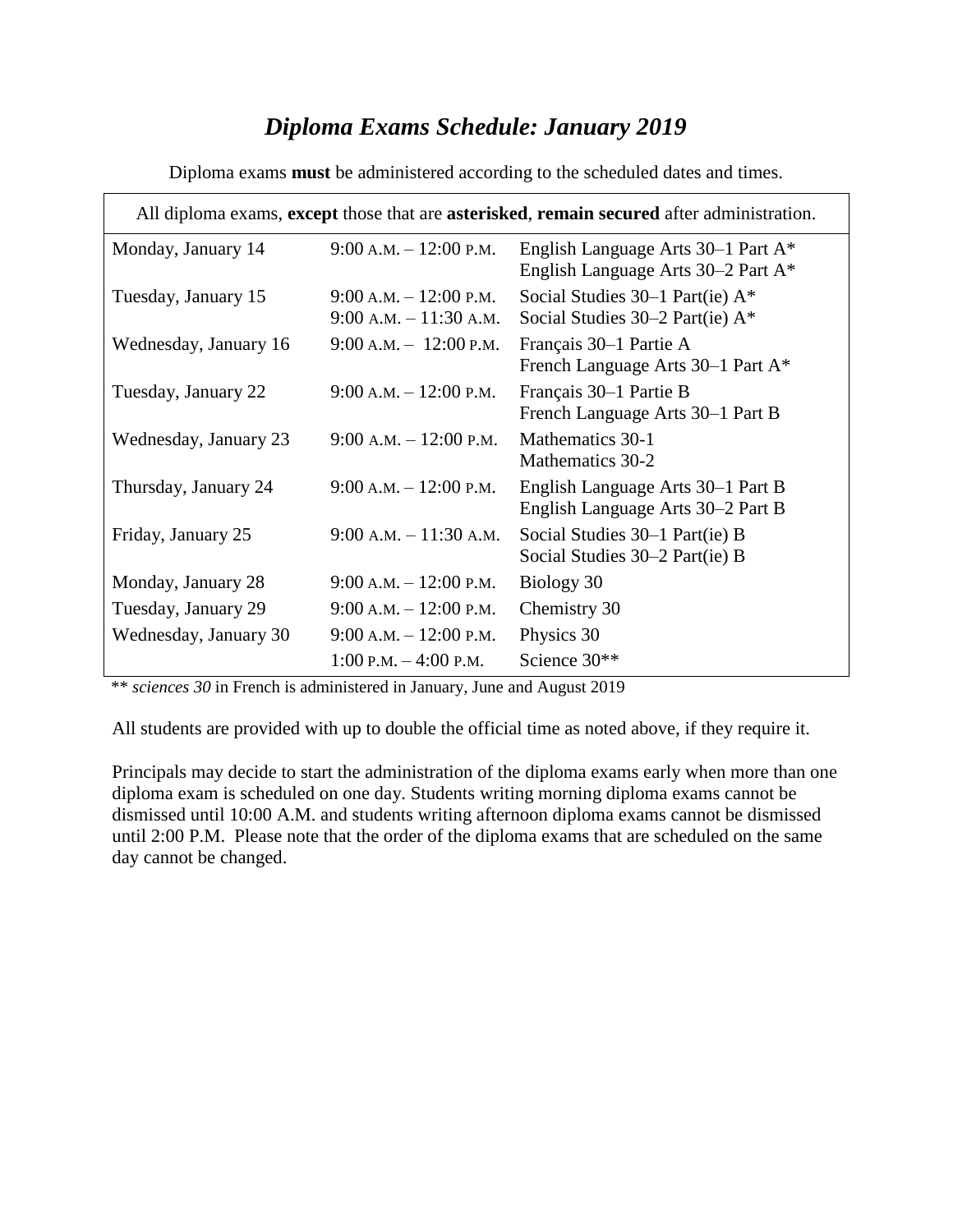## *Diploma Exams Schedule: April 2019*

| All diploma exams remain secured after administration. |                                                      |                                                                        |  |  |
|--------------------------------------------------------|------------------------------------------------------|------------------------------------------------------------------------|--|--|
| Monday, April 1                                        | $9:00$ A.M. $-12:00$ P.M.                            | English Language Arts 30–1 Part A<br>English Language Arts 30–2 Part A |  |  |
| Tuesday, April 2                                       | $9:00 A.M. - 12:00 P.M.$<br>$9:00 A.M. - 11:30 A.M.$ | Social Studies 30–1 Part(ie) A<br>Social Studies 30–2 Part(ie) A       |  |  |
| Wednesday, April 3                                     | $9:00 A.M. - 12:00 P.M.$                             | English Language Arts 30–1 Part B<br>English Language Arts 30-2 Part B |  |  |
| Thursday, April 4                                      | $9:00 A.M. - 11:30 A.M.$                             | Social Studies 30–1 Part(ie) B<br>Social Studies 30–2 Part(ie) B       |  |  |
| Friday, April 5                                        | $9:00 A.M. - 12:00 P.M.$                             | Mathematics 30–1<br>Mathematics 30–2                                   |  |  |
|                                                        | 1:00 P.M. $-$ 4:00 P.M.                              | Chemistry 30                                                           |  |  |
| Monday, April 8                                        | $9:00 A.M. - 12:00 P.M.$                             | Biology 30                                                             |  |  |
|                                                        | 1:00 P.M. $-$ 4:00 P.M.                              | Physics 30                                                             |  |  |
| Tuesday, April 9                                       | $9:00 A.M. - 12:00 P.M.$                             | Science 30                                                             |  |  |

Diploma exams **must** be administered according to the scheduled dates and times.

All students are provided with up to double the official time as noted above, if they require it.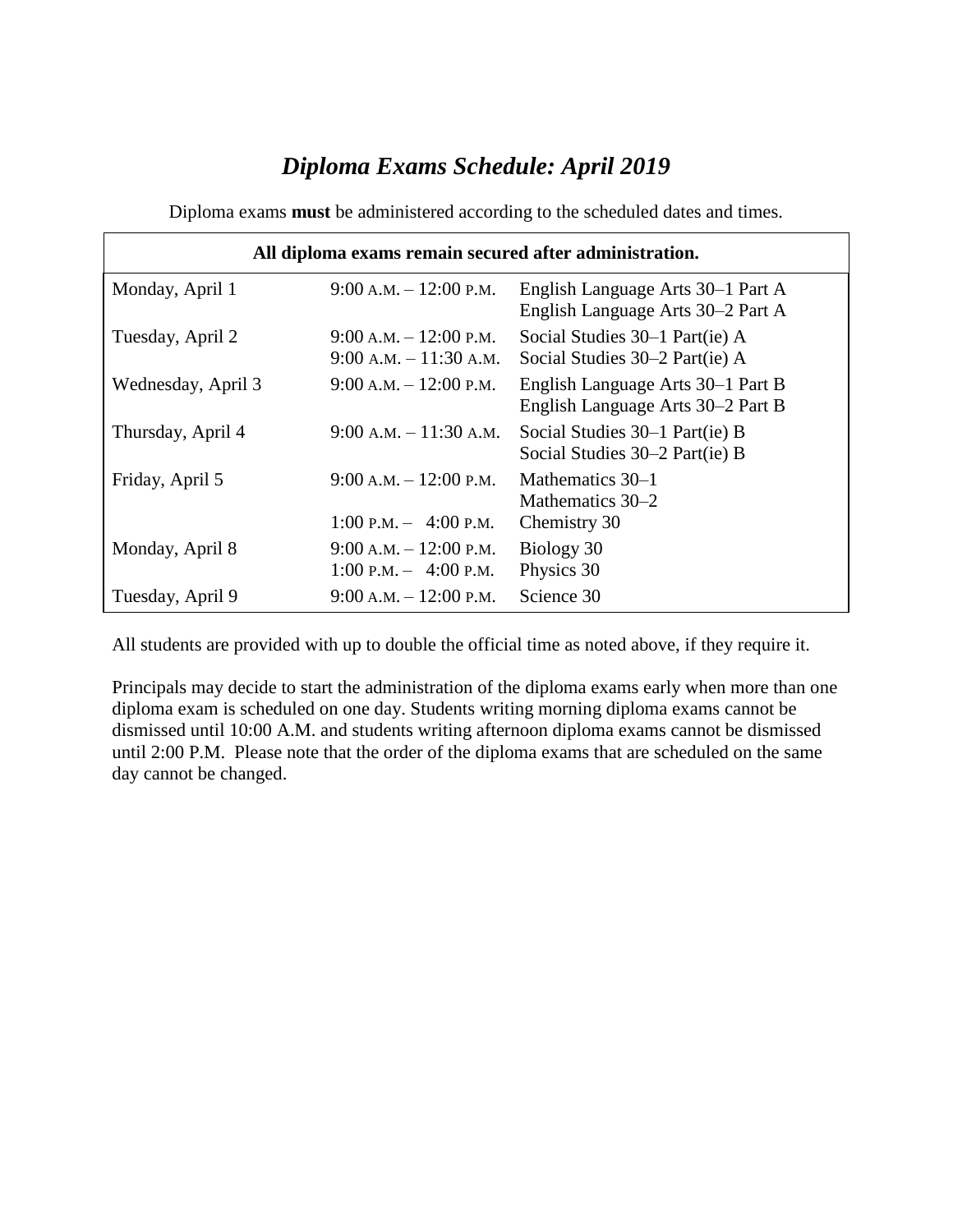### *Diploma Exams Schedule: June 2019*

| All diploma exams, except those that are asterisked, remain secured after administration. |                                                              |                                                                                      |  |
|-------------------------------------------------------------------------------------------|--------------------------------------------------------------|--------------------------------------------------------------------------------------|--|
| Wednesday, June 12                                                                        | $9:00$ A.M. $-12:00$ P.M.                                    | English Language Arts 30–1 Part A <sup>*</sup><br>English Language Arts 30–2 Part A* |  |
| Thursday, June 13                                                                         | $9:00$ A.M. $-12:00$ P.M.<br>$9:00$ A.M. $-11:30$ A.M.       | Social Studies $30-1$ Part(ie) $A^*$<br>Social Studies $30-2$ Part(ie) $A^*$         |  |
| Monday, June 17                                                                           | $9:00$ A.M. $-12:00$ P.M.                                    | Français 30–1 Partie A<br>French Language Arts 30–1 Part A*                          |  |
| Tuesday, June 18                                                                          | $9:00$ A.M. $-12:00$ P.M.                                    | Français 30–1 Partie B<br>French Language Arts 30–1 Part B                           |  |
| Wednesday, June 19                                                                        | $9:00$ A.M. $-12:00$ P.M.                                    | Mathematics 30-1<br>Mathematics 30-2                                                 |  |
| Thursday, June 20                                                                         | $9:00$ A.M. $-12:00$ P.M.                                    | English Language Arts 30–1 Part B<br>English Language Arts 30–2 Part B               |  |
| Friday, June 21                                                                           | National Indigenous Peoples Day - No Diploma Exams Scheduled |                                                                                      |  |
| Monday, June 24                                                                           | $9:00$ A.M. $-11:30$ A.M.                                    | Social Studies 30–1 Part(ie) B<br>Social Studies 30–2 Part(ie) B                     |  |
| Tuesday, June 25                                                                          | $9:00$ A.M. $-12:00$ P.M.                                    | Biology 30                                                                           |  |
| Wednesday, June 26                                                                        | $9:00$ A.M. $-12:00$ P.M.                                    | Chemistry 30                                                                         |  |
| Thursday, June 27                                                                         | $9:00$ A.M. $-12:00$ P.M.                                    | Physics 30                                                                           |  |
|                                                                                           | $1:00 \text{ P.M.} - 4:00 \text{ P.M.}$                      | Science 30**                                                                         |  |

Diploma exams **must** be administered according to the scheduled dates and times.

\*\* *sciences 30* in French is administered in January, June and August 2019

**Note:** Friday, June 21, 2019 is National Indigenous Peoples Day—no diploma exams are scheduled

All students are provided with up to double the official time as noted above, if they require it.